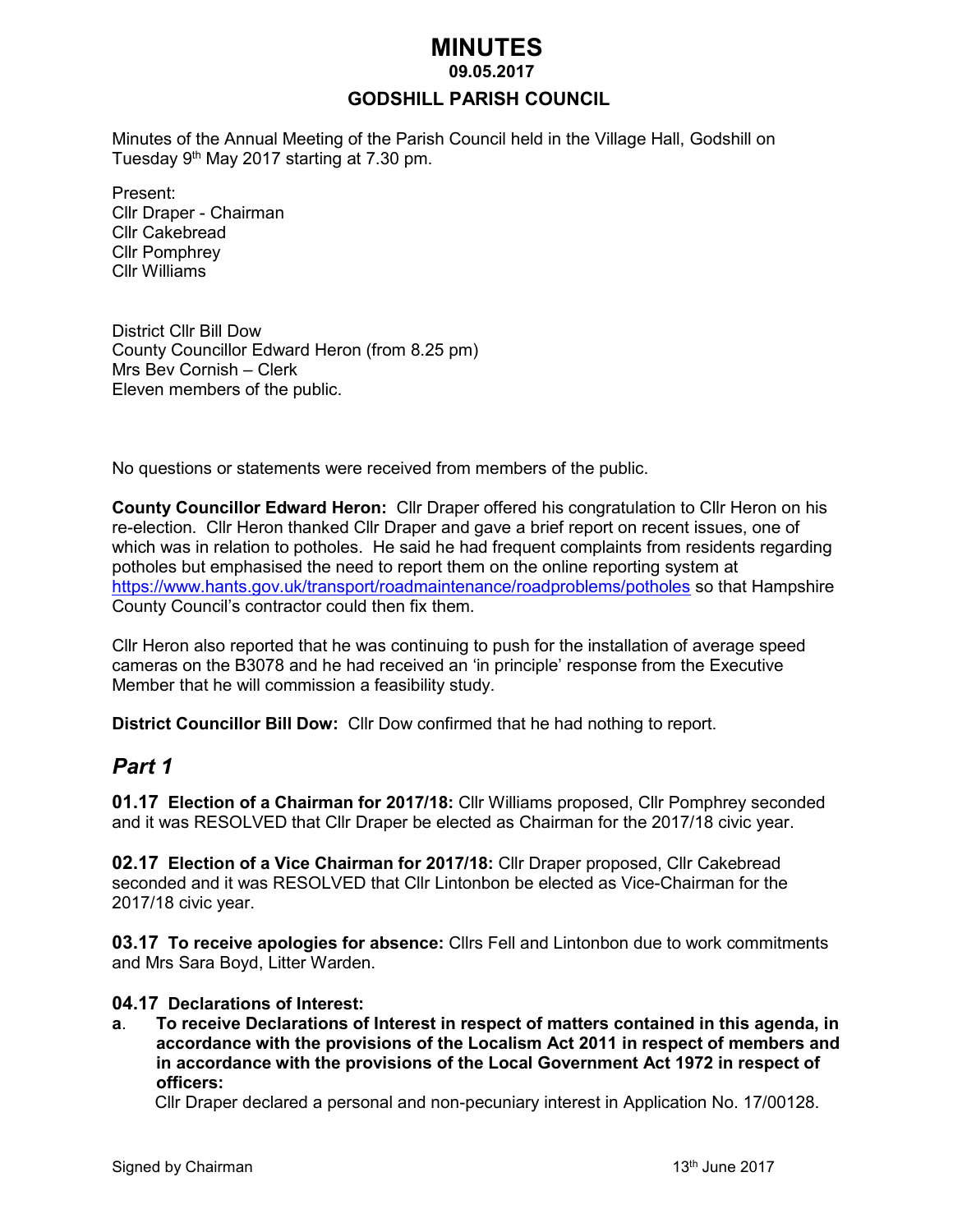**b. To consider any Dispensation Requests received by the Parish Clerk and not previously considered:** 

The Clerk confirmed that she had received no requests for dispensations.

**05.17 To approve the Minutes of the meeting held on 11th April 2017:** Cllr Draper proposed, Cllr Cakebread seconded and it was RESOLVED that the Minutes be approved and signed as a true record by the Chairman.

**06.17 To review and re-adopt Standing Orders and Financial Regulations for 2017/18:**  Godshill Parish Council RESOLVED to approve the re-adoption of the Standing Orders and Financial Regulations

**07.17 To consider and re-adopt the Parish Council's Complaints Policy for 2017/18:**  Godshill Parish Council RESOLVED to approve the re-adoption of the Complaints Policy.

**08.17 To consider and review the Parish Council's Asset Register for 2017/18:** Godshill Parish Council RESOLVED to approve the Asset Register.

**09.17 To confirm approval of the arrangements for insurance cover in respect of all insured risks:** Godshill Parish Council RESOLVED to approve the arrangements for insurance cover in respect of all insured risks for 2017/18.

**10.17 To approve the Parish Council's procedures for handling requests made under the Freedom of Information Act 2000 for 2017/18:** Godshill Parish Council RESOLVED to approve the procedures for handling requests made under the Freedom of Information Act 2000.

**11.17 To consider and re-adopt the Parish Council's Policy on Cycling in Godshill for 2016/17:** Godshill Parish Council RESOLVED to approve the re-adoption of its Policy on Cycling.

**12.17 To consider and re-adopt the Parish Council's Policy on Filming, Photographing, Audio Recording & Social Media Reporting of Public Parish Council and Committee Meetings for 2017/18:** Godshill Parish Council RESOLVED to approve the re-adoption of its Policy on Filming, Photographing, Audio Recording & Social Media Reporting of Public Parish Council meetings.

**13.17 To agree the dates and times of ordinary meetings of the Council for 2017/18:** Godshill Parish Council RESOLVED to approve the dates and times of ordinary meetings.

**14.17 To resolve to appoint the following Representatives of Godshill Parish Council:**  Godshill Parish Council RESOLVED to appoint the following Representaives:

- **a) Godshill Village Hall Committee (x2):** Cllr Williams
- **b) New Forest Consultative Panel (x1):** Cllr Draper
- **c) Footpath & Rights of Way Officer (x1):** Cllr Fell
- **d) New Forest Association of Town & Parish Councils (NFALC) (x1):** Cllr Cakebread
- **e) NFNPA Quadrant meetings (x1):** Cllr Cakebread and Cllr Pomphrey
- **f) Western Escarpment Conservation Area Steering Group (x1):** Cllr Williams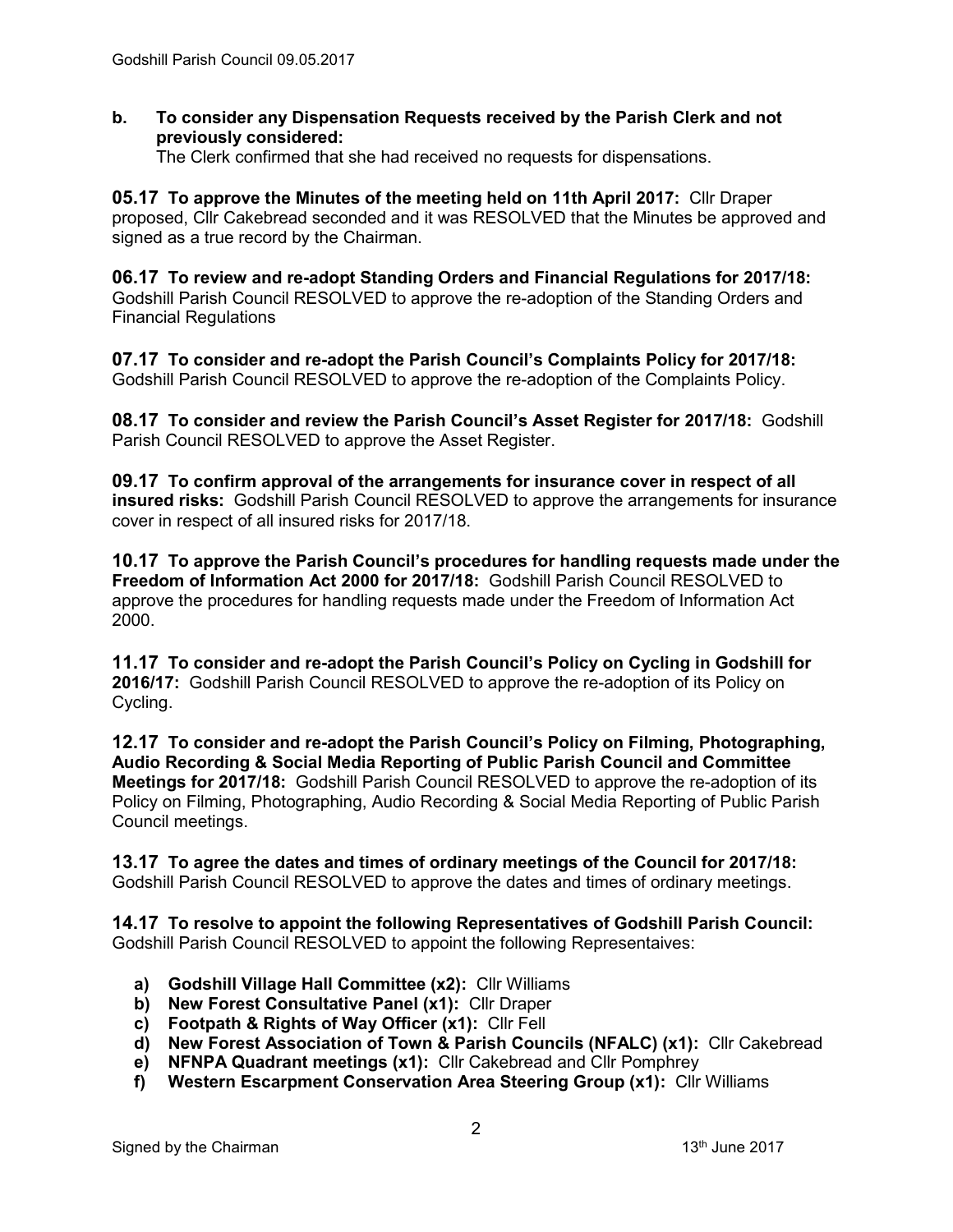**15.17 To resolve to note Clerk's Report providing information on recent issues and work completed:** Cllr Draper proposed from the Chair and it was RESOLVED that the Clerk's report bed noted:

**19.16 Pitts Wood Bridge:** The Clerk has again phoned and emailed Richard Burke for an update regarding the installation of a bridge.

At this point in the meeting Cllr Draper proposed, Cllr Williams seconded and it was RESOLVED that the meeting be opened to enable members of the public to comment and respond to questions from councillors on the planning applications and Village Hall request.

## **16.17 Planning and Tree Works Applications:**

## **Application No. 17/00128**

**The Barn, Newgrounds, Godshill - Application for a Certificate of Lawful Development for existing use of 'The Barn' as a dwelling house:** Following a lengthy discussion and detailed comments put forward by Cllr Cakebread, Godshill Parish Council RESOLVED to accept the decision reached by the National Park Authority's Officers under their delegated powers. Godshill Parish Council also wished to confirm that it could not provide sufficient evidence to confirm that The Barn had been used by the applicant as a separate residential unit of accommodation for a period exceeding the last 10 years.

#### **Application No. 17/00246**

**Godshill Wood House, Godshill Wood – Single Storey Rear Extension:** Godshill Parish Council RESOLVED to recommend permission for this application on the grounds that the extension would enhance the visual amenity of existing property and it was of an appropriate size and scale.

#### **Application No. 17/00262**

**The Pink Cottage, Castle Hill, Godshill Wood - Single storey extension; balcony; extension to existing porch:** Godshill Parish Council RESOLVED to recommend permission for the application on the grounds that the proposals would enhance the existing property and have no impact on either the conservation area or on the neighbouring properties.

## **Application No. CONS/17/0364**

**Silvercroft, Godshill Wood – Prune 1 x Sycamore tree:** Godshill Parish Council RESOLVED to raise no objection to this application following a site visit carried out by Cllr Pomphrey. However, it would accept the decision of the Tree Officer.

Cllr Draper proposed form the Chair and it was RESOLVED that the meeting be closed to members of the public.

**17.17 To consider a letter and request from the Village Hall Committee to provide the** 

**Hall with an annual maintenance grant:** A lengthy discussion was held as well as an explanation that the Parish Council required detailed information on how the Hall was maintained and managed in order to consider any expenditure of taxpayer monies. Cllr Draper proposed, Cllr Williams seconded and it was RESOLVED that in the first instance the Clerk should work with the Committee to explore possible projects and funding sources to update the Hall as well as to provide more information and photographs on the village website. The Clerk advised that she had already contacted Cleansing Services Group to see whether an application could be made for a landfill tax grant to upgrade the toilet facilities.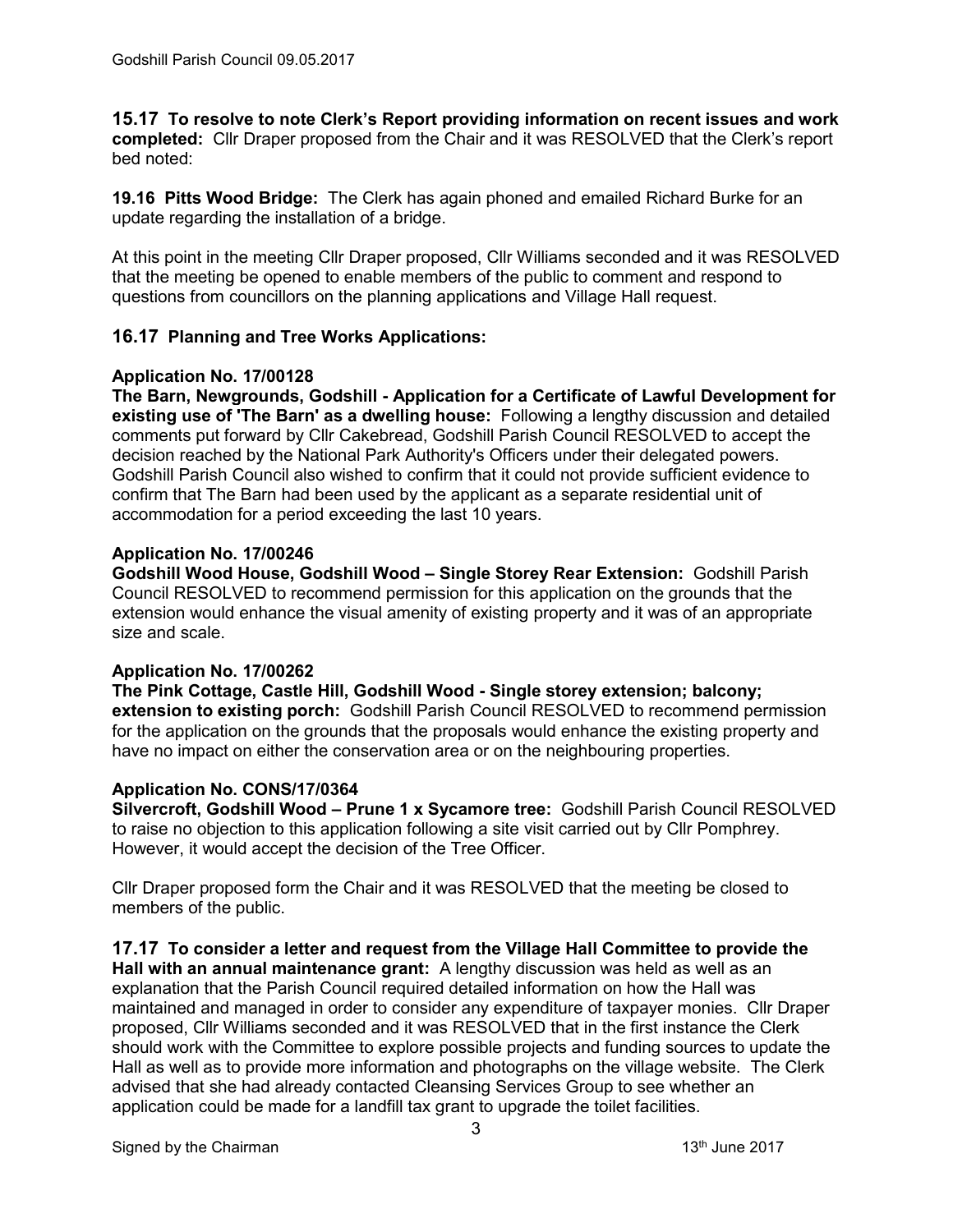Both Cllr Cakebread and Cllr Draper thanked the Village Hall Committee for all the hard work they do in running the Village Hall which was an important community meeting place and a valuable facility for the village.

Cllr Draper proposed form the Chair and it was RESOLVED that the meeting be closed to members of the public.

**18.17 To consider a proposal from Cllr Draper that representatives of Away Resorts, the new owner of Sandy Balls New Forest Holiday Village, be invited to attend the Parish Council's June meeting:** Cllr Draper gave a detailed report on a conversation he had had with Mr Michael Paul, who was a consultant for the new owners, Away Resorts about the new plans to reconfigure the parking area at the entrance to the site and to install additional lodges on the existing car park. He said the plans were being finalised and he hoped that the full planning application would be available for the Parish Council to consider at the next meeting. He proposed, Cllr Cakebread seconded and it was RESOLVED that representatives of Away Resorts be invited to the next meeting.

**19.17 To consider a proposal from Cllr Cakebread to write to the National Park Authority expressing the Parish Council's concern at the lack of enforcement of the landscaping conditions contained in planning applications:** Following guidance given by Cllr Heron, which was that a Local Planning Authority cannot take away a right of a planning applicant to do something which they had the right to do before the granting of the planning application, Cllr Draper proposed, Cllr Cakebread seconded and it was RESOLVED that the Clerk should write expressing the Parish Council's concerns to the Hampshire Association of Local Councils. Cllr Heron further stated that the only way to change the current rules was to change planning law.

**20.17 To consider a letter from Mr Richard Taylor regarding the maintenance of the parish's footpaths and to resolve to agree on any actions to be taken:** Following a brief discussion and report from the Clerk that Cllr Fell was proposing to carry out a survey of all the footpaths to see what condition they were in and what work was required, Cllr Draper proposed from the Chair and it was RESOLVED that Cllr Fell be asked to present his report at the next meeting when further actions and work to be done could be agreed by the Parish Council.

**21.17 To consider and resolve to agree on any response to the consultation on the Brewin Dolphin New Forest Summer Sportive Cycle Event being held on Saturday 1st July 2017 which will pass through Godshill:** Following a brief discussion, Cllr Draper proposed from the Chair and it was RESOLVED that no response be sent.

| 22.17 Finance and Policy:<br>a. To resolve to approve the payment of the Accounts: |        |            |
|------------------------------------------------------------------------------------|--------|------------|
|                                                                                    |        | Cheque No. |
| B Cornish - May Salary                                                             | 319.62 | 100518     |

Cllr Draper proposed, Cllr Pomphrey seconded and it was RESOLVED that they be approved.

# **b. To resolve to approve the Bank balances – Cheque and Reserve Accounts.**

Current Account: £17,662.29 Deposit Account: £579.82

Cllr Draper proposed, Cllr Pomphrey seconded and it was RESOLVED that they be approved.